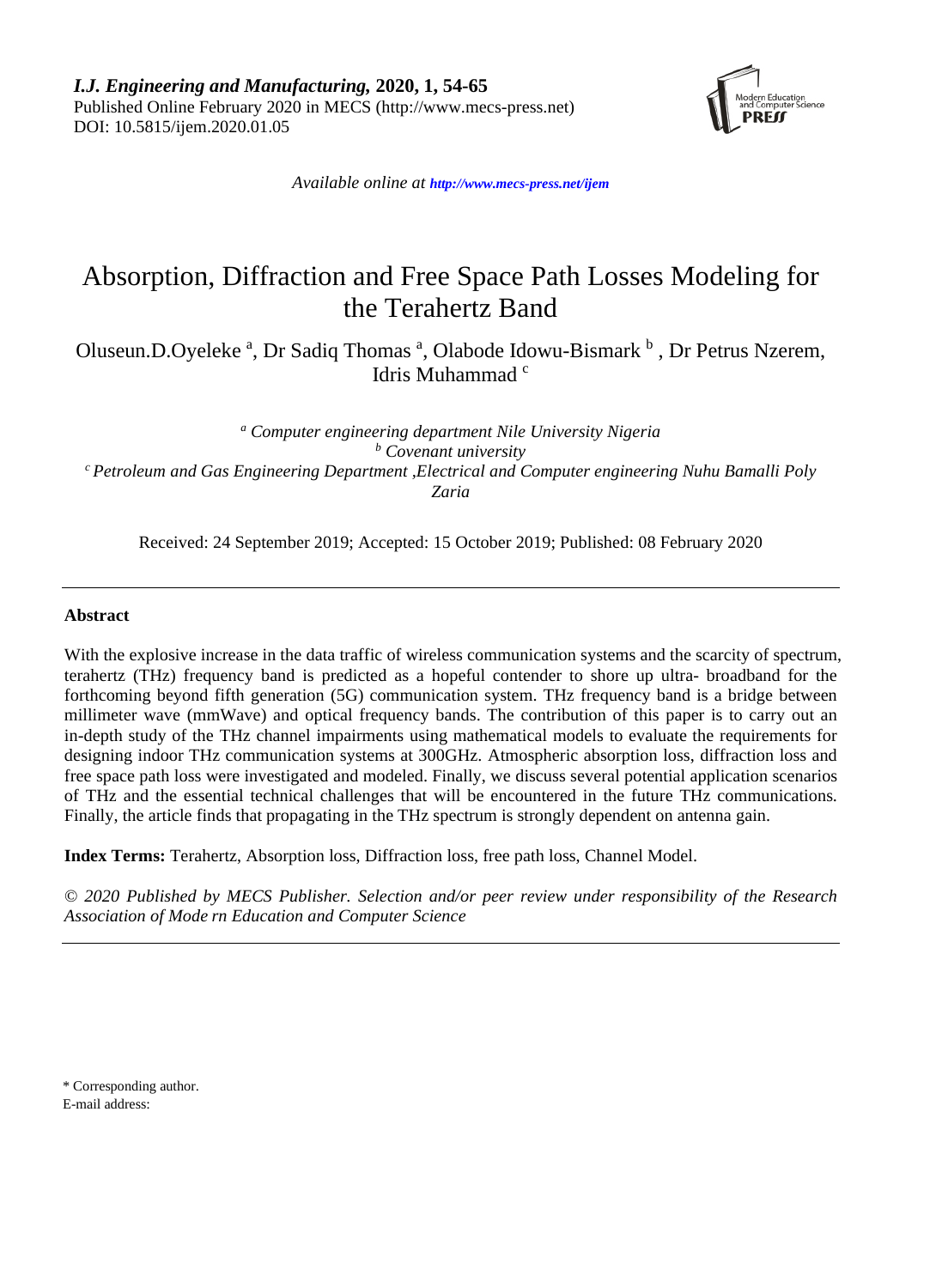# **1. Introduction**

Machine-type communications such as the Virtual reality applications, Internet of Things, Internet of Everything, vehicles Ado networks, Artificial intelligence, etc are expected to play an important role in the future wireless networks [1,2]. Especially in industry requiring automation, communication, safety for increased productivity. Edholm notes, is that we may someday see the end of wire line [3] and Moore's law is the observation that the number of transistors in a dense integrated circuit doubles about every two year [4]. This implies bandwidth scarcity in future due to the escalating rate of interconnected devices. Also, the current long term evolution advance (LTE/LTE-A) cellular networks cannot handle such gigantic connections since user terminals at the cell boundary experience very high interference, and therefore perform badly [5]. Furthermore, orthodox cellular systems are designed mainly for human users [1]. The use of a wide range of spectrum in the forth coming fifth generation (5G) communication network including the millimeter wave (MmWave) with its ability to provide large bandwidth from hundreds of MHz to several GHz range is able to offer much more bandwidth and connectivity than the traditional microwave communication below the 6GHz band [2]. Although the data rate provided by mmWave band can attain several Gbps, it is still not adequate to meet the requirement of the increasing data traffics in future wireless communications such as the future wireless local area networks (WLAN) and the wireless personal area networks (WPAN) systems with data rate of 10X Gbps [6]. Also, the least data rate of virtual reality (VR) devices is in the range of 10 Gbps while the data rate of uncompressed ultra-high-definition videos and 3D videos will reach 24 Gbps and 100 Gbps, respectively [6] leading to the need for an urgent research for much higher frequency resources.

| Millimeter wave |                        | New Light Source<br>THz wave   | Infrared                     |              |
|-----------------|------------------------|--------------------------------|------------------------------|--------------|
|                 | 100 GHz                | 1THz (x10 <sup>12</sup> Hz)    | 10 THz                       | 100          |
|                 | 3 mm<br>$(3.3cm^{-1})$ | $300 \,\mu m$<br>$(33cm^{-1})$ | $30 \mu m$<br>$(330cm^{-1})$ | 3,<br>(3300) |

#### Fig.1. THz Spectrum

The THz spectrum as shown in Fig 1, also called sub-millimeter band covers the frequency range between 100 GHz and 10 THz and has a corresponding wavelengths between 3 mm and 30 µm [7,8]. This spectrum is the next frontier for high-bandwidth wireless communications because of its potential to provide up to Terabits per second (Tbps) link speed and to satisfy beyond fifth generation (5G) communication requirements such as high throughput and low latency. As such there is a strong interest from both academic and industrial sectors to develop efficient THz communication systems and related components [4]. THz band communication attracts such a great deal of attention due to its ability to achieve innovative applications for diverse scenarios, which has the ability to support the much higher speed data rates from tens of Gbps to several Tbps than mmWave band communication. Compared with wireless optical communication, the THz communication system is sensitive to the atmospheric effects in outdoor wireless communications. As for indoor wireless communications, it is much easier for THz frequency band to track the beam than optical frequency band, which will enormously affect the mobility of the wireless communication systems. Beyond that, there is another advantage that THz communication systems have the capability of utilizing the reflection paths to enhance the link gains in indoor applications [6]. As discussed above, a deeper research on THz communications is essential in the near future. THz communication indoor scenarios usually have many wireless blockers like furniture, hospital equipments, kitchen and other domestic apparatus. In other to design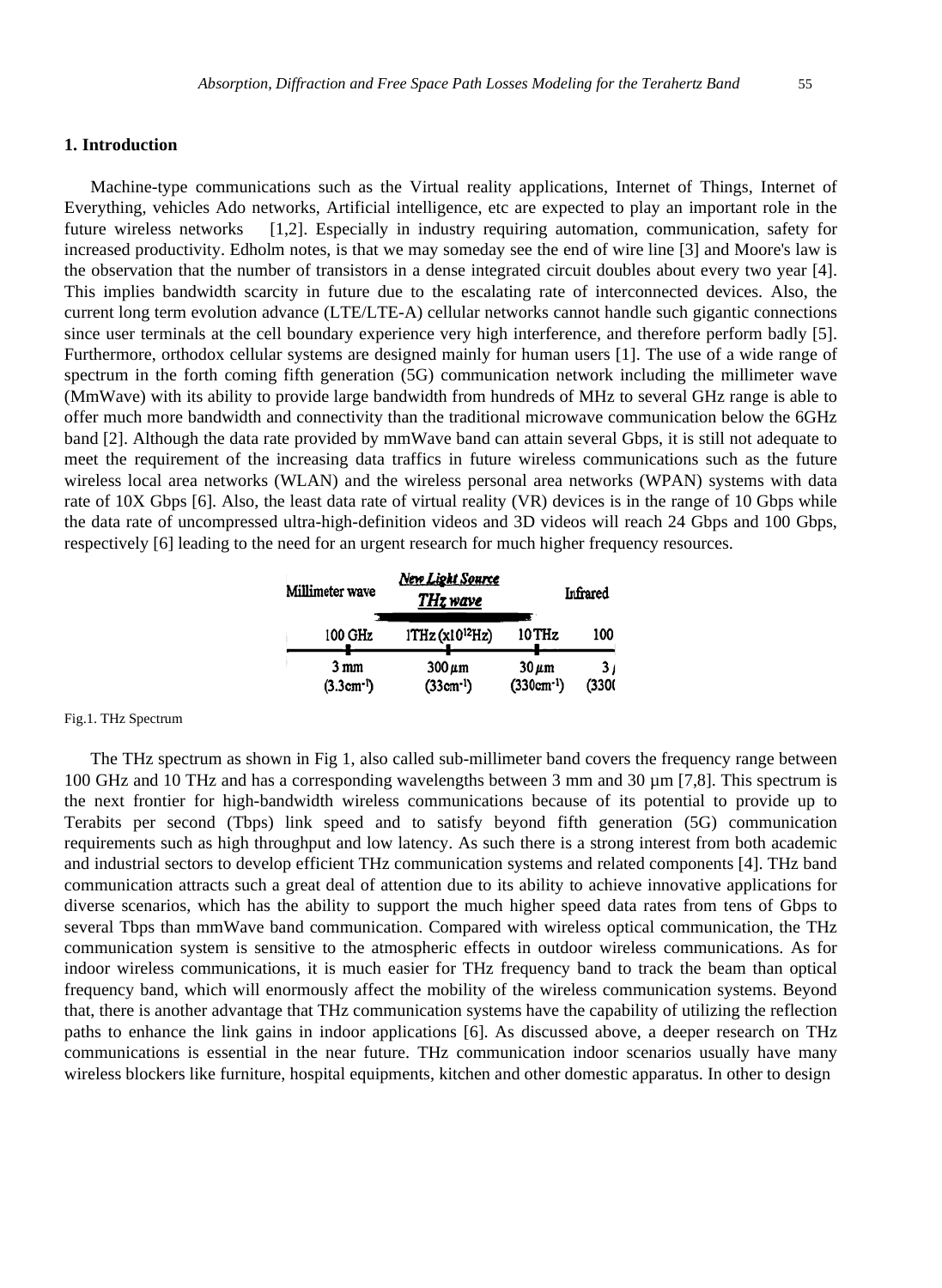for practical deployment of such systems, it is necessary therefore to provide adequate analysis and channel models that properly describe the environment of deployment. In this paper, we model the absorption, diffraction and the free space path losses of the THz band in the indoor environment in the range. The rest of the paper is arranged as follows, Section II deals with the related works while we considered the THz propagation losses modeling in section III. Section IV considered the methodology while the result analysis is treated in section V. We conclude in section VI.

#### **2. RELATED WORKS**

The literature on terahertz band channel models is sparse. In [7], a deterministic channel model for line of sight (LOS) and non line of sight (NLOS) propagation in the 0.1 to 1 THz frequency range was developed using ray tracing method and its channel capacity investigated. The authors of [9] [10] derived the impulse response for the THz band in the 0.1 to 10 THz using the transmittance method. In the work of [11], a novel three dimensional time-varying THz channel model was developed that captures the idiosyncrasies in propagation parameters of indoor THz communications system. The authors of [12] proposed a channel model in the 0.5 to 1.5 THz band to compute the path loss, propagation delay and noise for human tissues and body structures.

# **3. MODELING TERAHERTZ PROPAGATION LOSSES**

# *(A) Modeling Absorption Loss*

Various studies are being conducted to measure the absorption coefficient of THz waves using a mixture of technologies in photonics and electronics such as in [13,14]. In a few years' time 5G will be saturated in the mm wave and it will be imperative for THz wave's communication to be used. That is above 100 GHz. Atmospheric absorption as shown in Fig 2,however is a challenge that THz wireless transmission will have to contend with if we are to see the usefulness of it been deployed in practical usage [15]. Many atmospheric molecules like water and oxygen have been studies and known to absorb THz signals obviously due to their microscopic and sub-millimeter sizes of which THz tiny wavelengths cannot pass-over without being absorbed [15].



Fig .2. Attenuation in dB/km of THz signal[22]

According to Beer–Lambert law [14], the [transmittance](https://en.wikipedia.org/wiki/Transmittance) of material sample is related to its [optical depth](https://en.wikipedia.org/wiki/Optical_depth) and to its [absorbance](https://en.wikipedia.org/wiki/Absorbance) A as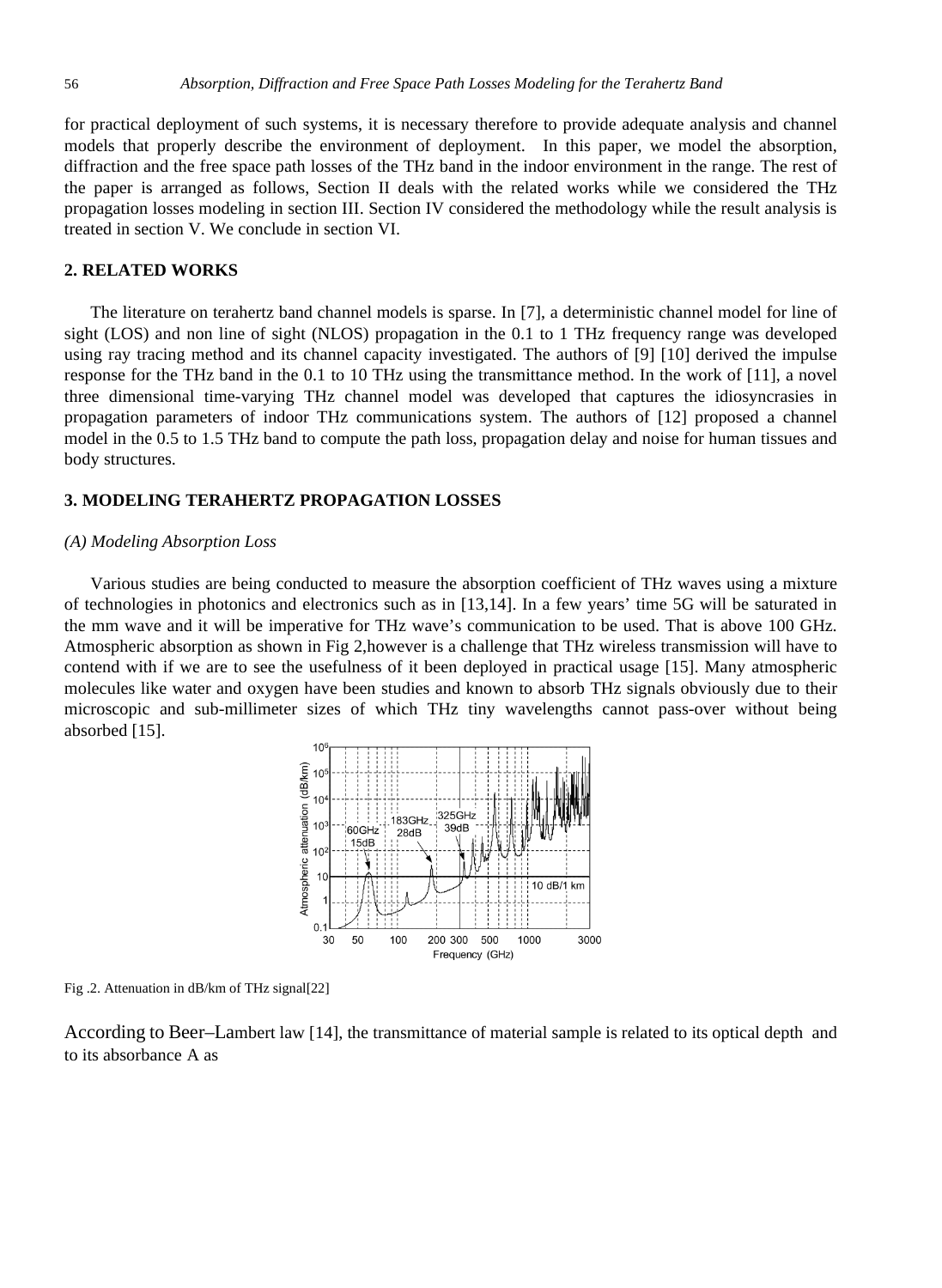$$
T = \frac{\phi_e^t}{\phi_e^i} = e^{-r} \tag{1}
$$

Where  $\phi_{\alpha}^t$  is the [radiant flux](https://en.wikipedia.org/wiki/Radiant_flux) transmitted by that material sample and  $\phi_{\alpha}^t$  is the radiant flux received by that

material sample. Using the above to model our loss due to absorbtion in the Terahertz gap region we have transmittance as [14]

$$
T(f,d) = \frac{P_{rx}(f)}{P_{tx}(f)} = e^{-k_{ac}(f)d}
$$
\n<sup>(2)</sup>

Where  $T(f, d)$  is transmittance,  $P_{rx}(f)$  represents received power and  $P_{tx}(f)$  represents transmit power and  $K_{ac}$  is the absorption coefficient at frequency f, which describes the absorption coefficient and determines how far into a material light of a particular wavelength can penetrate before it is absorbed [9]. In a material with a low absorption coefficient, light is only poorly absorbed, and if the material is thin enough, it will appear transparent to that wavelength. The absorption coefficient depends on the material and also on the wavelength of light which is being absorbed. In the THz range, water has high absorption; the absorption coefficient of water is about 250 cm<sup>−</sup><sup>1</sup> at 1 THz .Water particles as vapor is the main source of molecular absorption in the frequency range above 200GHz [15]. The linearity of the Beer-Lambert law is restricted by chemical and instrumental factors. These includes deviations in absorptivity coefficients at high concentrations (>0.01M) due to electrostatic interactions between molecules in close proximity, the scattering of light due to particulates in the sample qs well as the fluorescence or phosphorescence of the sample. Therefore in the estimation of the absorption loss in the 275-400GHZ range, we utilize the proposed simplified channel model starts from the assumption of the Lorentz line shape holding for the relative loss. This line shape gives the easiest method to produce a molecular absorption model that only depends on volume mixing ratio of water (humidity) and frequency. The absorption coefficient can be estimated as

$$
k_{ac} = y_1(f, \mu_w) + y_2(f, \mu_w) + g(f)
$$
\n(3)

Combining (2) and (3), pathloss due to absorption is

$$
L_{abs}(f, d, \mu_w) = e^{y_1(f, \mu_w) + y_2(f, \mu_w) + g(f)}.
$$
\n(4)

 $\mu_w$  is the water vapour volume mixing ratio which is given in terms of relative humidity  $\phi$ . The  $\mu_w$  has to be computed and is computed as [16]

$$
\mu_{\rm w} = \frac{\phi}{100} \frac{P_{\rm pw}(T, p)}{P} \tag{5}
$$

where  $P_{\text{pw}}$  is the partial pressure of water vapor at the condition of the saturated water vapor partial pressure  $P_{pw}$  under pressure p and temperature T. The  $P_{pw}$  can be computed by the buck equation. The vapor pressure of water is the pressure at which water vapor is in thermodynamic equilibrium with its condensed state. At higher pressures [water](https://en.wikipedia.org/wiki/Properties_of_water) would condense [16]. The water vapor pressure is the partial pressure of water vapor in any gas mixture in equilibrium with solid or liquid water. The water vapors volume mixing ratio is calculated with saturated water vapor partial pressure [17] as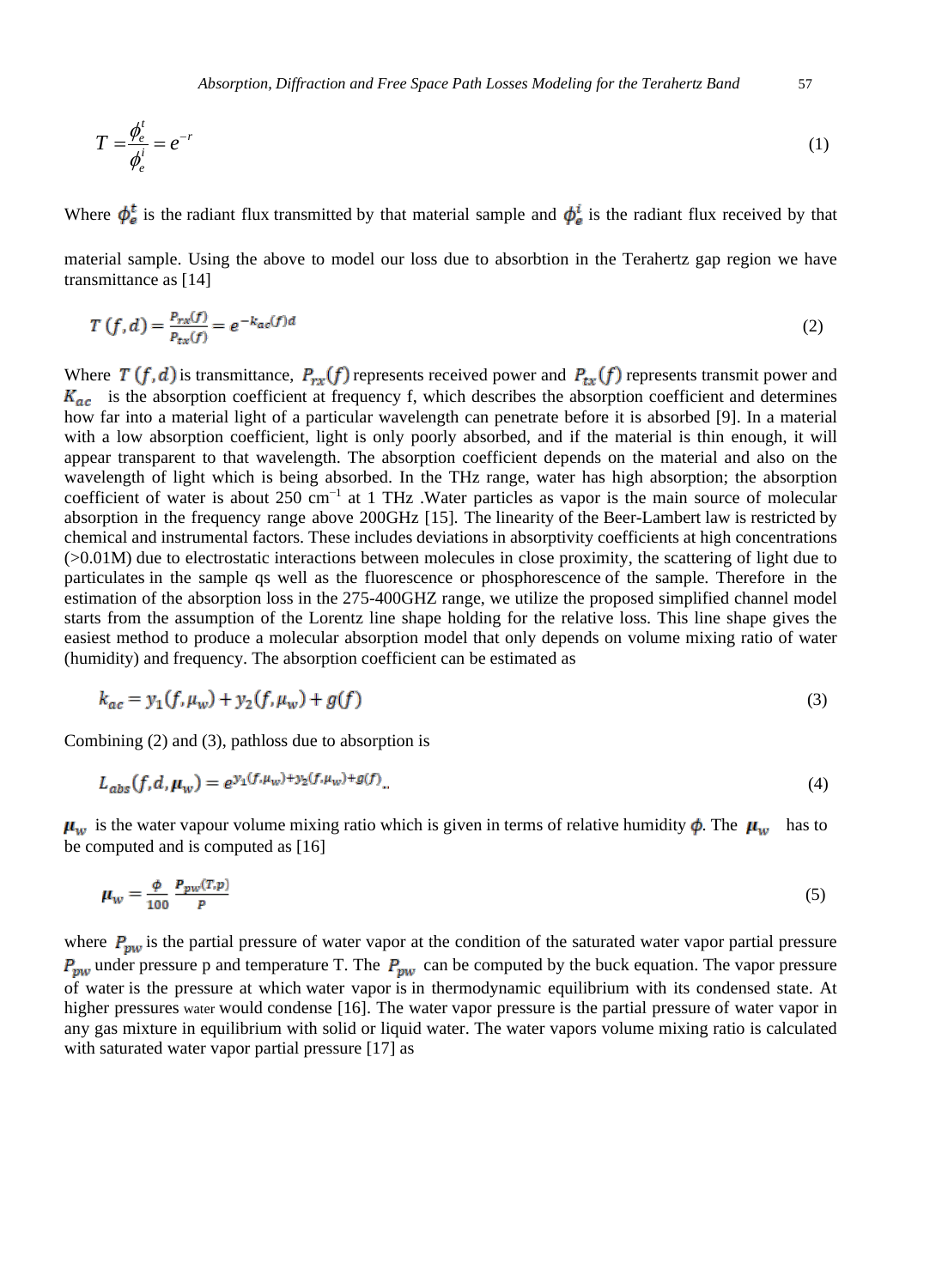$$
P_{\scriptscriptstyle{pw}} = 0.61221e^{\left(\left(18.678 - \frac{T}{234.84}\right)\left(\frac{T}{257.14 + T}\right)\right)}
$$
(6)

Where  $P_{\text{mw}}$  is the saturation vapor pressure in [hPa,](https://ipfs.io/ipfs/QmXoypizjW3WknFiJnKLwHCnL72vedxjQkDDP1mXWo6uco/wiki/Pascal_(unit).html) exp is the natural (i.e. base e) exponential function, T is the air temperature in degrees Celsius and the parameters in equation (4) are calculated based on [17] as;

$$
y_1(f, \mu_w) = \frac{y_A(\mu_w)}{y_B(\mu_w) + \left(\frac{f - c_1^2}{100c}\right)^2}
$$
(7)

$$
y_2(f, \mu_w) = \frac{y_c(\mu_w)}{y_D(\mu_w) + \left(\frac{f - c_2^2}{100c}\right)^2}
$$
\n(8)

And

$$
g(f) = p_1 f^3 + p_2 f^2 + p_3 f + p_4 \tag{9}
$$

This model accuracy high for link distances of up to 1 km in standard atmospheric conditions.

# *(B) Modeling Diffraction Loss*

Diffraction is a non-line-of-sight propagation phenomenon and is the "Bending" of wave fronts around obstacles. Diffraction occurs with all propagating waves, including sound waves, waves on water waves in materials and electromagnetic waves [18]. The effect of diffraction is generally only noticeable for waves where the wavelength is similar to the size of the diffracting object. Environments where propagation of waves travel might surely have obstacles which obstruct LOS signal between Tx and Rx. Idealized models for the evaluation of loss of signals due to diffraction by such obstacles are available. The form factor and geometric shape of the obstacles considered in these models maybe too idealized for real-life applications, but nevertheless, these models can serve as a good reference. One of such is the single knife-edge diffraction model. The model depicted in Figure 3 considers two idealized cases where a sharp obstacle is placed between the transmitter and the receiver Utilizing the geometric parameters in the figure, the diffraction loss can be evaluated with the help of a single, dimension-less quantity called Fresnel-Krichoff diffraction parameter - V. Based on the availability of information, any of equation (10) - (12) can be used to calculate this parameter as found in [19].

$$
v = \sqrt[h]{\frac{2}{\lambda} \left( \frac{1}{d_1} + \frac{1}{d_2} \right)}
$$
(10)  

$$
v = \theta \sqrt{\frac{\frac{2}{\lambda \left( \frac{1}{d_1} + \frac{1}{d_2} \right)}}
$$
(11)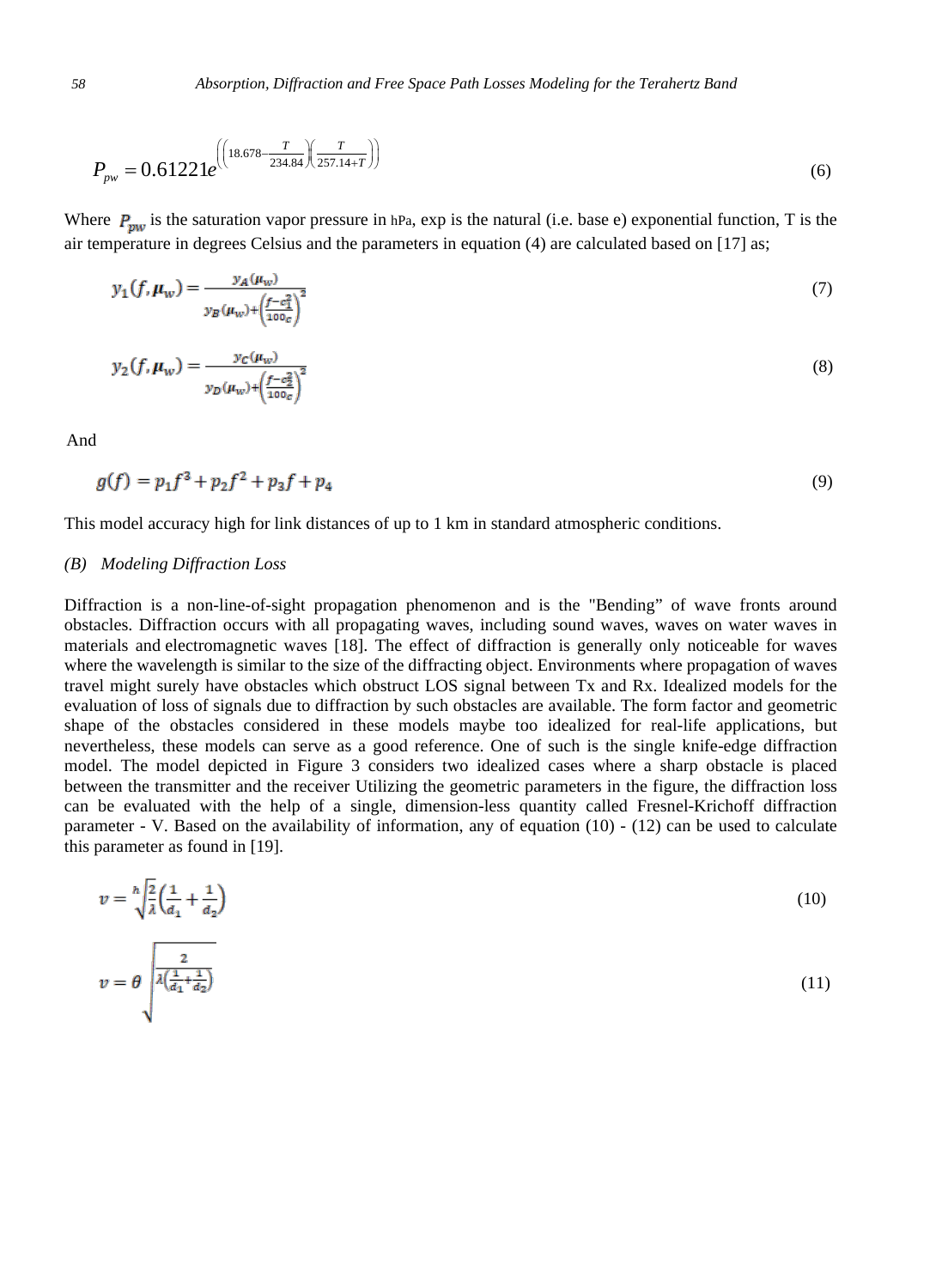$$
v = \sqrt{\frac{2h\theta}{\lambda}} = \sqrt{\frac{2d}{\lambda}} \alpha_1 \alpha_2 \tag{12}
$$

Where, h is the height of the top of the obstacle above the straight line joining the two ends of the path. If the height is below this line, h is negative. d1 and d2 are distances of the two ends of the path from the top of the obstacle θ is the angle of diffraction (radians) and its sign is the same as that of h. The angle θ is assumed to be less than about 0.2 radians, or roughly 12° while  $\alpha_1$  and  $\alpha_2$  are angles in radians between the top of the obstacle and one end as seen from the other end.

In indoor scenario when THz wireless is used for indoor wireless communication, there are usually domestic objects that can serve as obstacles and blockages for THz beam. It is not visible to assume LOS condition alone and hence imperative to consider diffraction losses to be able to model realistically THz communication characteristic. The model considers to study diffraction is the single sharp knife edge model which considers scenario where two sharp objects is in between Tx and Rx, the diffraction loss can be calculated with the help of the Fresnel-kirchoff diffraction parameter v.



Fig.3. Diffraction single knife-edge obstacle having (a) postitive heights and (b) negative heights

Once the fresnel-kirchoff diffraction parameter has been estimated from the geometry, the signal level due to the single knife –edge can be evaluated by integrating the contributions provided by the unhindered parts of the wavefronts. The diffraction loss is hence obtained as [19]

$$
G(v) = 20\log_{10}\left[0.5\sqrt{\left[1 - C(v) - S(v)\right]^2 + \left[C(v) - S(v)\right]^2}\right]dB
$$
\n(13)

Where  $C(v)$  and  $S(v)$  are the real and imaginary part of the complex Fresnel integral  $F(v)$  which is given as

$$
F(v) = \frac{(1+j)}{2} \int_{v}^{\infty} \exp\left[\frac{-j\pi t^2}{2}\right] dt \tag{14}
$$

The diffraction gain/loss can be computer by employing numerical methods but simplified for the case where v>-0.7 the approximation in equation xx can be used

$$
G(v) = 6.9 + 20\log_{10}\left(\sqrt{(v - 0.1)^2 + 1}\right) + v - 0.1)dB\tag{15}
$$

*(C) Modeling FSPL*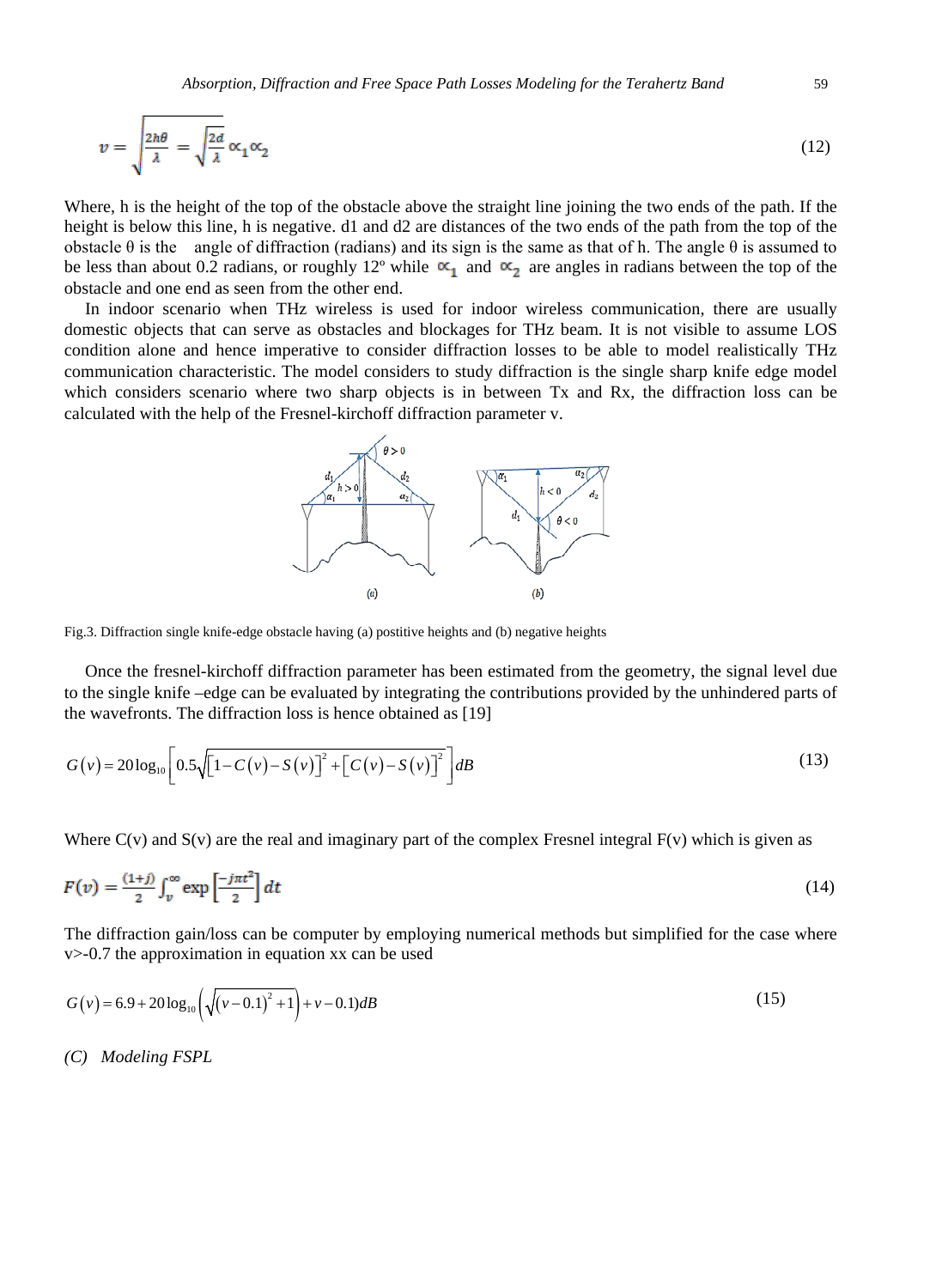Free-space path loss is often defined as the loss incurred by a radio signal as it travels in a straight line through a vacuum with no absorption or reflection of energy from nearby objects [15]. Free-space path loss assumes ideal atmospheric conditions so that no electromagnetic energy is actually lost or dissipated, it merely spreads out as it propagates away from the source, resulting in lower relative power densities. A more appropriate term for the phenomena is spreading loss. Free Space Path Loss (or FSPL) represents the amount of energy that a given radio wave loses as it travels through the air away from its source. Understanding FSPL will help us understand how far a Wi-Fi signal can go. It is also widely used by Wi-Fi survey tools to predict Wi-Fi signal propagation. FSPL is also applicable to any other waves using other frequencies. This loss is relative to 2 main components which are the frequency and distance. It is something that we can calculate by applying this mathematical formula (d in km and f in GHz):

$$
P_r(d)_{dBm} = P_t + G_t + G_r + 20\log_{10}(4\pi d) - 10\log_{10}(L) \tag{16}
$$

# **4. METHODOLOGY**

One major merit of the FSPL model is the probability of appending it with additional loss component so that other various propagation impairments can be included to create a more realistic scenario. These other losses gain coefficient can be multiplied by the estimated free space coefficient. Table 1 shows simulation parameters.

Table 1: Simulation parameters [20]

| S/N                | <b>Parameter</b>           | <b>Value</b>        |
|--------------------|----------------------------|---------------------|
| d1                 | Distance of Tx to Obstacle | 40meter             |
| d2                 | Distance of Rx to Obstacle | 60 <sub>meter</sub> |
| F                  | frequency                  | 300GHz              |
| Height of obstacle | $0.8$ meters               |                     |
|                    | Temperature in K           | 302.5               |
|                    | Pressure                   | 101325.7            |
| Relative humidity  | 70%                        | 70%                 |
|                    | Path loss exponent         |                     |

| <b>Parameter</b> | <b>Value</b>                                       |
|------------------|----------------------------------------------------|
| c <sub>1</sub>   | $10.835$ cm <sup>-1</sup>                          |
| c <sub>2</sub>   | $12.664$ cm <sup>-1</sup>                          |
| $p_1$            | $5.54x10^{-37}$ Hz <sup>-3</sup>                   |
| $p_2$            | $-3.94x10-25$ Hz <sup>-2</sup>                     |
| $p_3$            | $9.06x10-14$ Hz <sup>-1</sup>                      |
| $p_4$            | $-9.36x10^{-3}$                                    |
| $y_A$            | 0.2205<br>(0.1303)<br>$\mu_{\rm{m}}$               |
|                  | $\mu_{w}$ +0.0294)                                 |
| $y_B$            | $(0.4093 \mu_w+0.0925)^2$                          |
| $y_c$            | 2.014 $\mu_{\rm w}$ (0.1702 $\mu_{\rm w}$ +0.0303) |
| $y_D$            | $(0.537 \mu_w + 0.0956)^2$                         |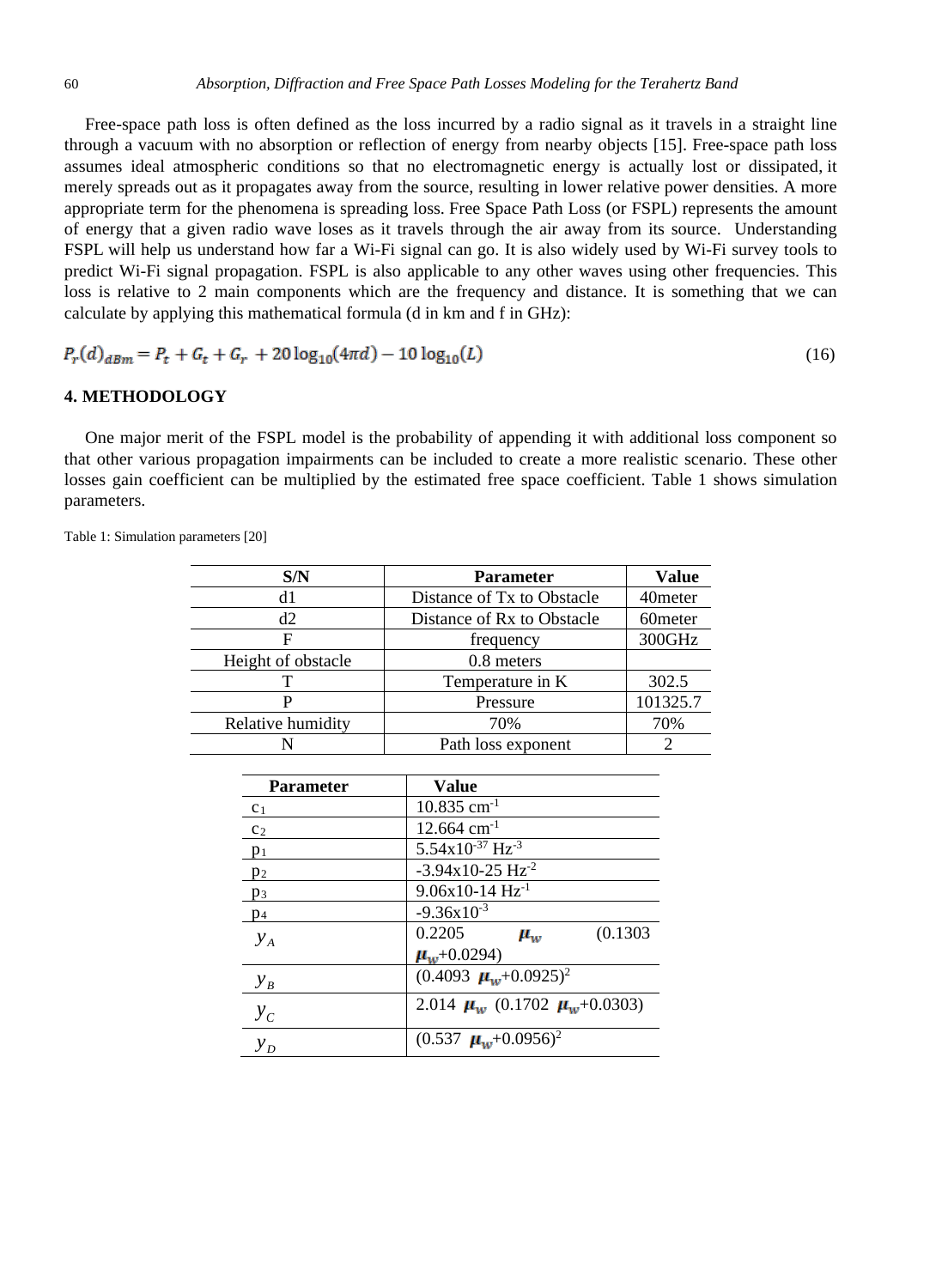

Fig.4. Pathloss as a function of the distance



Fig.5. Pathloss as a function of the distance



Fig.6. Pathloss simulation [21]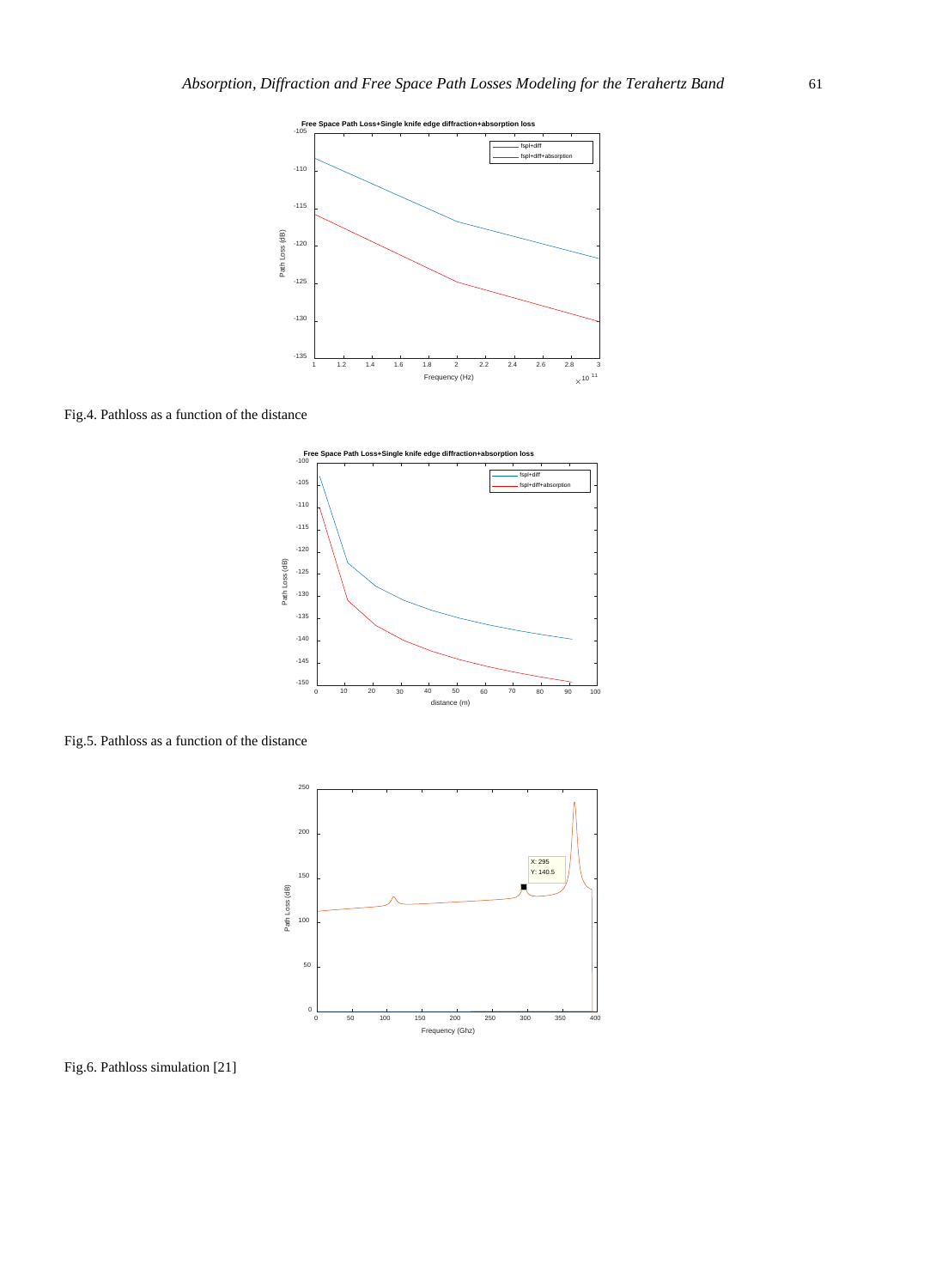#### **5. RESULT ANALYSIS**

The demonstration of the simulation behavior of the THz link in terms of Frequency, distance, Path gain and path loss with the combined effect of Absorption loss, diffraction and free space path loss is discussed in this section with various range of frequency from 100-300 GHz. For even though the model applied is proven to be valid between 275-400.The transmission distance, path lengths ranging from 1 to 100 m are considered, and graphs illustrates the path gain as a function of the frequency for different distances, assuming standard atmospheric conditions and  $Gt = Gr = 1$ . The results derived with the presented path gain model are matching with the results derived by the Beer-Lambert law; thus, verifying the accuracy of the presented model. Validation was performed using the University of Buffalo THz nano online simulator as shown in Fig 6 and comparison done as shown in Table 2.

| Table 2: Comprising with University of Buffalo THz simulator |  |  |  |
|--------------------------------------------------------------|--|--|--|
|--------------------------------------------------------------|--|--|--|

| <b>OUR MODEL</b>      | <b>UNIVERSITY OF</b>   |
|-----------------------|------------------------|
|                       | <b>BUFFALO UB NANO</b> |
| Pathloss at 100Ghz is | Pathloss at 100Ghz is  |
| 116DB and 108dB       | 130dB                  |
| Pathloss at 300Ghz is | Pathloss at 300 Ghz is |
| 136 $DB$ and 121 $dB$ | 140dB                  |

Moreover, from Fig 4 and 5, it is apparent that for the transmission window under consideration, as the distance increases, the path gain decreases. We can see from the FSPL + Diffraction plot that from 30m we had 140dB and 55m it increased to 145dB and hence just a 20m difference introduced over 5dB path loss, while within a 90m difference we had a pathloss of over 50% increment. Steep pathloss value was observed between the first 10m.

When antenna gain was increased theoretically to 10dB as shown in Fig 7, the table tabulated below shows the effect of antenna gain on pathloss improvement.Table3 shows the impact of increasing antenna gain to combact the severe path loss.



Fig.7. Pathloss simulation with improved antenna gain.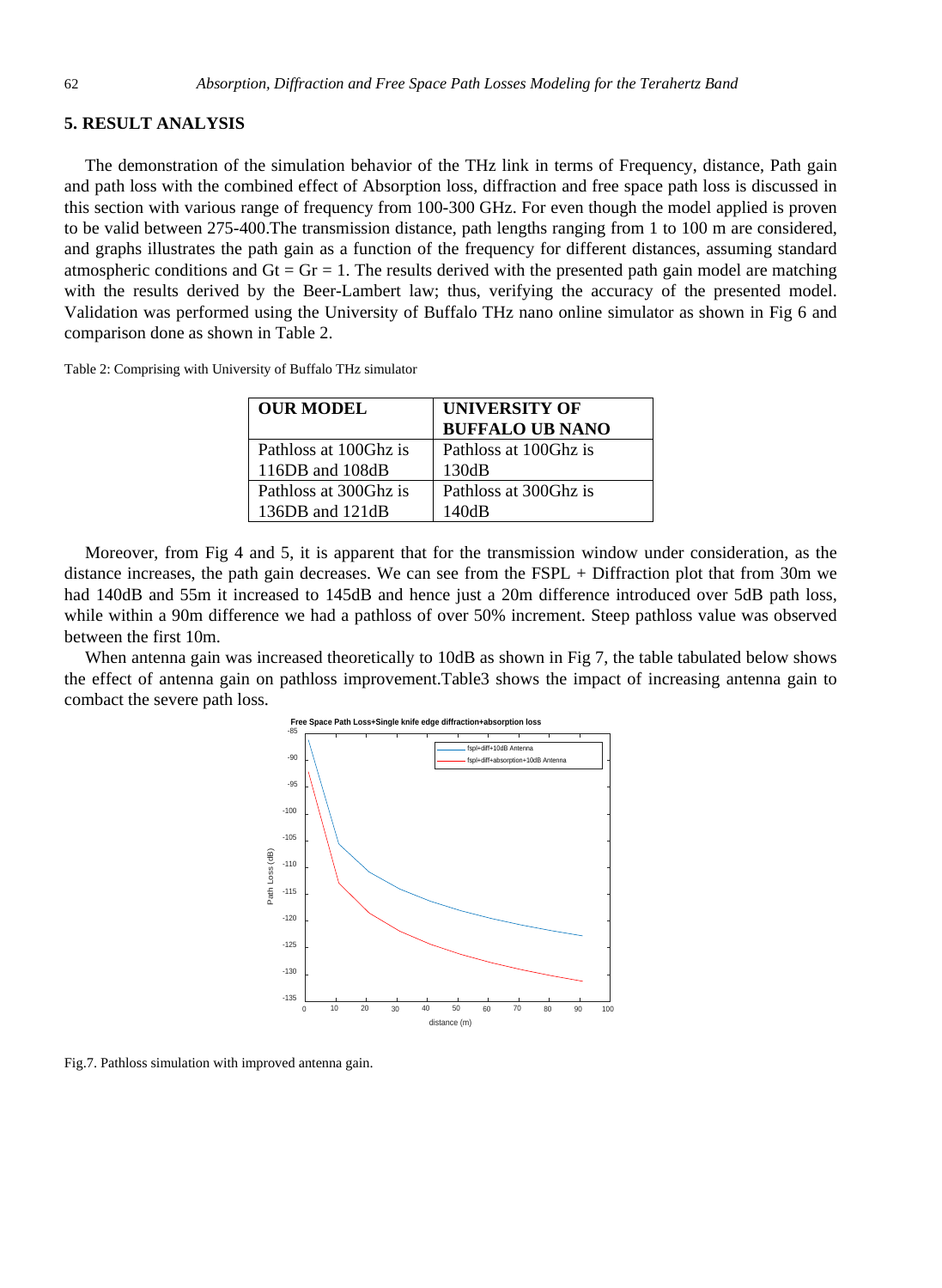Table 3: Impact of Increased Antenna Gain

| Antenna Gain = $1$ dB at 90m | Antenna Gain 10 dB at        |
|------------------------------|------------------------------|
| (FSPL+DIF+ABSORPTION         | $90m-FSPL+DIF+ (ABSORPTION)$ |
| 150dB                        | 130dB                        |

# **6. CONCLUSION**

In this research a channel system model was presented which included diffraction loss as well as free space path loss and absorption loss due to molecular interaction with THz waves. The model links used do not exceed 400 GHz and were utilized to evaluate the performance of THz link in the presence of these path loss parameters. Validation was done using the university of buffalo model which we carried it through real life measurement and hence it is imperative that more measurement campaign must be performed to develop the more robust and realistic modeling (Mutaz et all) and recommended that the THz in various geographical location. Also the importance of developing low power and High gain directional antenna is inevitable if the usefulness of the THz band will be applied to build wireless communication devices. Terahertz sources are another area that must constantly bee researched, with the applicability of grapheme based sources and femto pulse lasers, the THz link is promising for future high speed applications.

#### **References**

- [1] O. Idowu-Bismark, F. Idachaba, and A. A. A. Atayero, "A Survey on Traffic Evacuation Techniques in Internet of Things Network Environment," Indian J. Sci. Technol., vol. 10, no. 33, pp. 1–11, 2017.
- [2] O. Idowu-bismark, O. Kennedy, R. Husbands, and M. Adedokun, "5G Wireless Communication Network Architecture and Its Key Enabling Technologies," vol. 12, no. April, pp. 70–82, 2019.
- [3] E. S. Law, "Edholm's law of bandwidth," IEEE Spectr., vol. 41, no. 7, no. July, pp. 58–60, 2004.
- [4] J. Wu, Y.-L. Shen, K. Reinhardt, H. Szu, and B. Dong, "A Nanotechnology Enhancement to Moore's Law," Appl. Comput. Intell. Soft Comput., vol. 2013, pp. 1–13, 2013.
- [5] O. B. Idowu-Bismark, A. E. Ibhaze, and A. A. Atayero, "Mimo Optimization Techniques and Their Application in Maximizing Throughput for 3GPP HSPA+," J. Wirel. Netw. Commun., vol. 7, no. 1, pp. 1–8, 2017.
- [6] Z. Chen et al., "A Survey on Terahertz Communications," China Commun., vol. 16, pp. 1–35, 2018.
- [7] A. Moldovan, M. A. Ruder, I. F. Akyildiz, and W. H. Gerstacker, "LOS and NLOS Channel Modeling for Terahertz Wireless Communication with Scattered Rays," pp. 388–392, 2014.
- [8] Z. Miao, S. Member, Z. Hao, S. Member, and Y. Wang, "A 400-GHz High-Gain Quartz-Based Single Layered Folded Reflectarray Antenna for Terahertz Applications," no. c, 2018.
- [9] K. Tsujimura, K. Umebayashi, J. Kokkoniemi, and J. Lethomäki, "A Study on Channel Model for THz Band," pp. 872–873, 2016.
- [10] K. Tsujimura, K. Umebayashi, J. Kokkoniemi, J. Lehtomäki, and Y. Suzuki, "A Causal Channel Model for the Terahertz Band," IEEE Trans. Terahertz Sci. Technol., vol. 8, no. 1, pp. 52–62, 2018.
- [11] S. Nie and I. F. Akyildiz, "Three-Dimensional Dynamic Channel Modeling and Tracking for Terahertz Band Indoor Communications."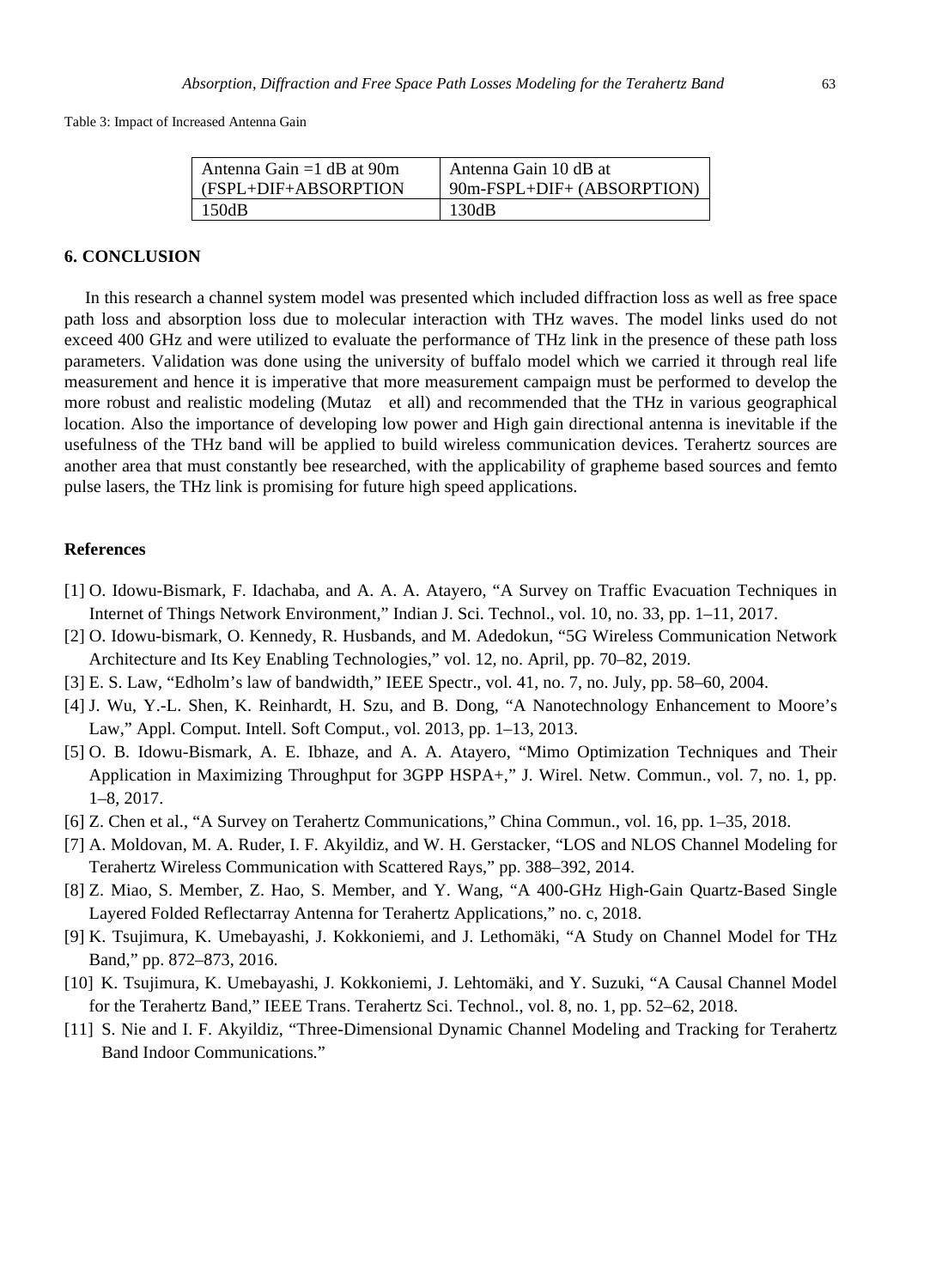- [12] K. Yang, Y. Hao, and A. Alomainy, "Channel Modelling of Human Tissues at Terahertz Band," 2016 IEEE Wirel. Commun. Netw. Conf. Work., no. ComExCon, pp. 218–221, 2016.
- [13] Q. T. Vien, M. O. Agyeman, T. A. Le, and T. Mak, "On the Nanocommunications at THz Band in Graphene-Enabled Wireless Network-on-Chip," Math. Probl. Eng., vol. 2017, 2017.
- [14] J. Kokkoniemi, J. Lehtomäki, and M. Juntti, "A discussion on molecular absorption noise in the terahertz band," Nano Commun. Netw., vol. 8, pp. 35–45, 2015.
- [15] M. . Paridah, A. Moradbak, A. . Mohamed, F. abdulwahab taiwo Owolabi, M. Asniza, and S. H. . Abdul Khalid, "We are IntechOpen , the world ' s leading publisher of Open Access books Built by scientists , for scientists TOP 1 %," Intech, vol. i, no. tourism, p. 13, 2016.
- [16] S. Shah and M. Ashraf, "Signal Path Loss Measurement for Future Terahertz Wireless Propagation Links," vol. 5, no. 10, pp. 193–197, 2018.
- [17] A. A. Boulogeorgos, E. N. Papasotiriou, J. Kokkoniemi, and J. Lehtom, "Performance Evaluation of THz Wireless Systems Operating in 275 − 400 GHz Band."
- [18] J. Kokkoniemi, P. Rintanen, J. Lehtomäki, and M. Juntti, "Diffraction effects in terahertz band Measurements and analysis," 2016 IEEE Glob. Commun. Conf. GLOBECOM 2016 - Proc., 2016.
- [19] P. Series, Propagation by diffraction P Series Radiowave propagation, vol. 11. 2009.
- [20] Boulogeorgos, A.-A. A., Papasotiriou, E. N., Kokkoniemi, J., Lehtomaeki, J., Alexiou, A., & Juntti, M. (2018). Performance Evaluation of THz Wireless Systems Operating in 275-400 GHz Band. 2018 IEEE 87th Vehicular Technology Conference (VTC Spring). doi: 10.1109/vtcspring.2018.8417891.
- [21] Projects. (n.d.). Retrieved from https://unlab.tech/projects/
- [22] Minoru Fujishima,Key Technologies for THz Wireless Link by Silicon CMOS Integrated Circuits, Photonics 2018, 5(4), 50; https://doi.org/10.3390/photonics5040050

#### **Authors' Profiles**



**Oluseun D Oyeleke** is a Master degree holder in Electronics and Communication Engineering and a current Ph.D. Student in Telecommunication. His focus is on 5G/6G wireless communication, Massive MIMO, MIMO and Machine learning for wireless telecommunication. He has over 12 years of lecturing experience and is currently an academic staff with the Nile University of Nigeria.



**Olabode Idowu-Bismark** is currently a PhD student in Covenant University, Ota, Ogun state Nigeria. He holds an M.Sc degree in Telecommunications Engineering from Birmingham University UK and a B.Eng degree in Electrical and Electronics Engineering from the University of Benin, Nigeria. Olabode is a ZTE University China certified RF engineer and a certified Optical Fibre/Transmission engineer, he has worked in various companies including Logic Sciences Limited and Primotek Systems Limited as an engineer, senior engineer and a technical director. A member of the IEEE, his research interest is in the area of wireless mobile communication, massive MIMO and the Internet of Things (IoT).